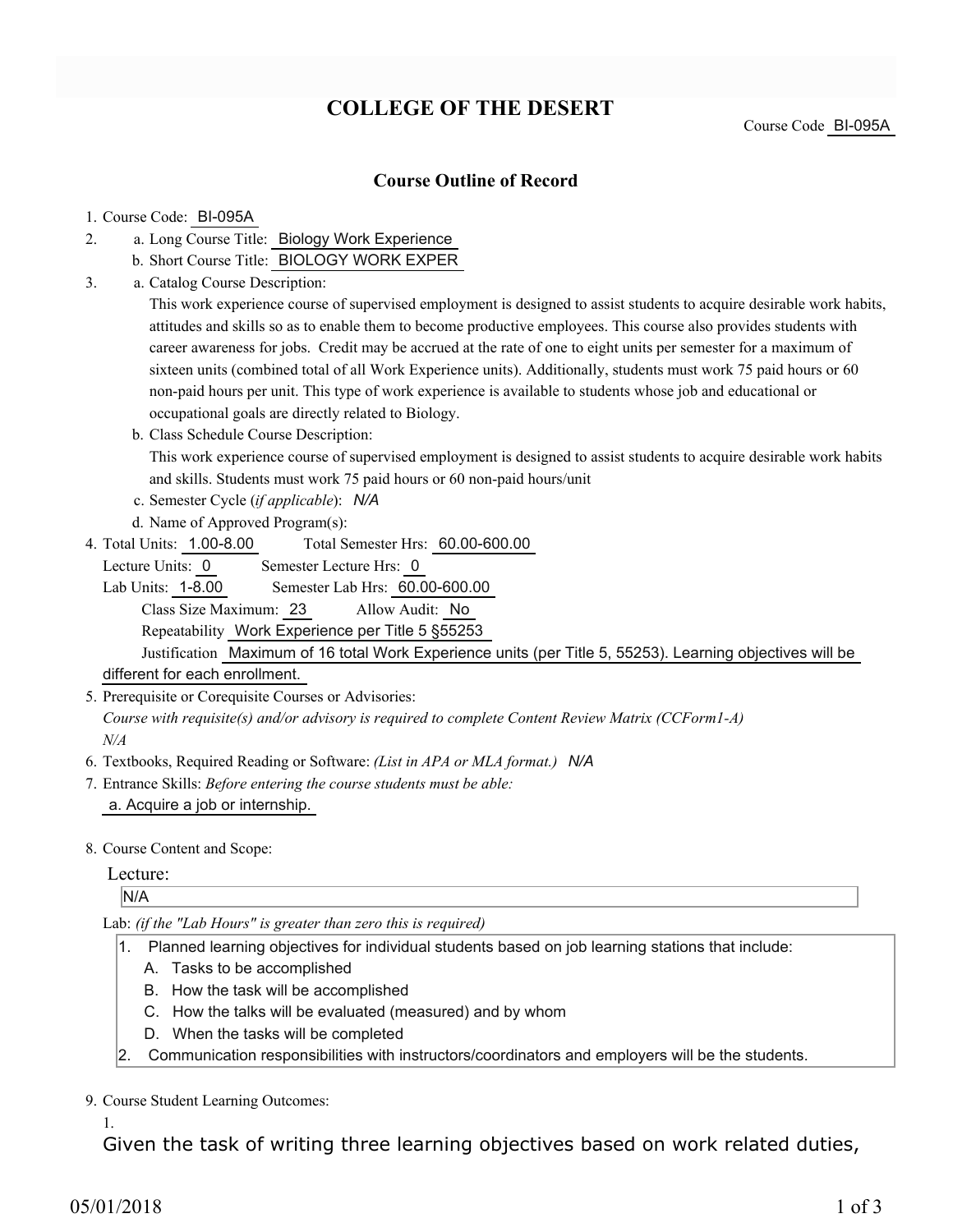## BI 095A-Biology Work Experience

demonstrate competent and appropriate completion of each objective which increases performance, improves efficiency and enhances skills in the workplace.

2.

Given normal tasks based on actual working conditions, demonstrate competent and appropriate employment soft skills.

- 10. Course Objectives: Upon completion of this course, students will be able to:
	- a. Demonstrate employment skills under actual working conditions.
	- b. Apply career goals of classroom theory to real life experience.

c. Demonstrate an increase in self-identity and confidence as a worker through individual attention given by instructor/coordinators and employers.

- d. Demonstrate an understanding of their own abilities in the work environment.
- e. Explain an understanding of human relations.
- f. Demonstrate an understanding of how to approach the job market.
- g. Apply work experience education on future job applications.
- h. Develop new or expanded job objectives each semester of enrollment.
- Methods of Instruction: *(Integration: Elements should validate parallel course outline elements)* 11.

#### Other Methods:

a. Conferences with students. b. Development of measurable learning objectives with the employer/supervisor that are specific to the job. c. Development of a training agreement between the employer and student.

12. Assignments: (List samples of specific activities/assignments students are expected to complete both in and outside of class.) In Class Hours: 0

Outside Class Hours: 0

- a. Out-of-class Assignments
	- 1. Development of measurable learning objectives with the employer/supervisor that are specific to the job.
	- 2. Confer with instructor/coordinator on final learning objectives.
	- Arrange appointment to meet together with the employer/supervisor and instructor/coordinator to 3. discuss objectives and other issues and to sign the training agreement.
	- 4. Reflection paper (length and content to be determined).
	- 5. Self-evaluation by the student based on the training agreement.
- b. In-class Assignments

13. Methods of Evaluating Student Progress: The student will demonstrate proficiency by:

• Other

-

a. Hours worked. b. Performance on the learning objectives. c. Attendance at scheduled conferences and orientation. e. Completion and timelines of paperwork f. On-site visit by the instructor/coordinator.

- 14. Methods of Evaluating: Additional Assessment Information:
- 15. Need/Purpose/Rationale -- All courses must meet one or more CCC missions.
	- PO Career and Technical Education

Apply critical thinking skills to execute daily duties in their area of employment.

IO - Personal and Professional Development

Self-evaluate knowledge, skills, and abilities.